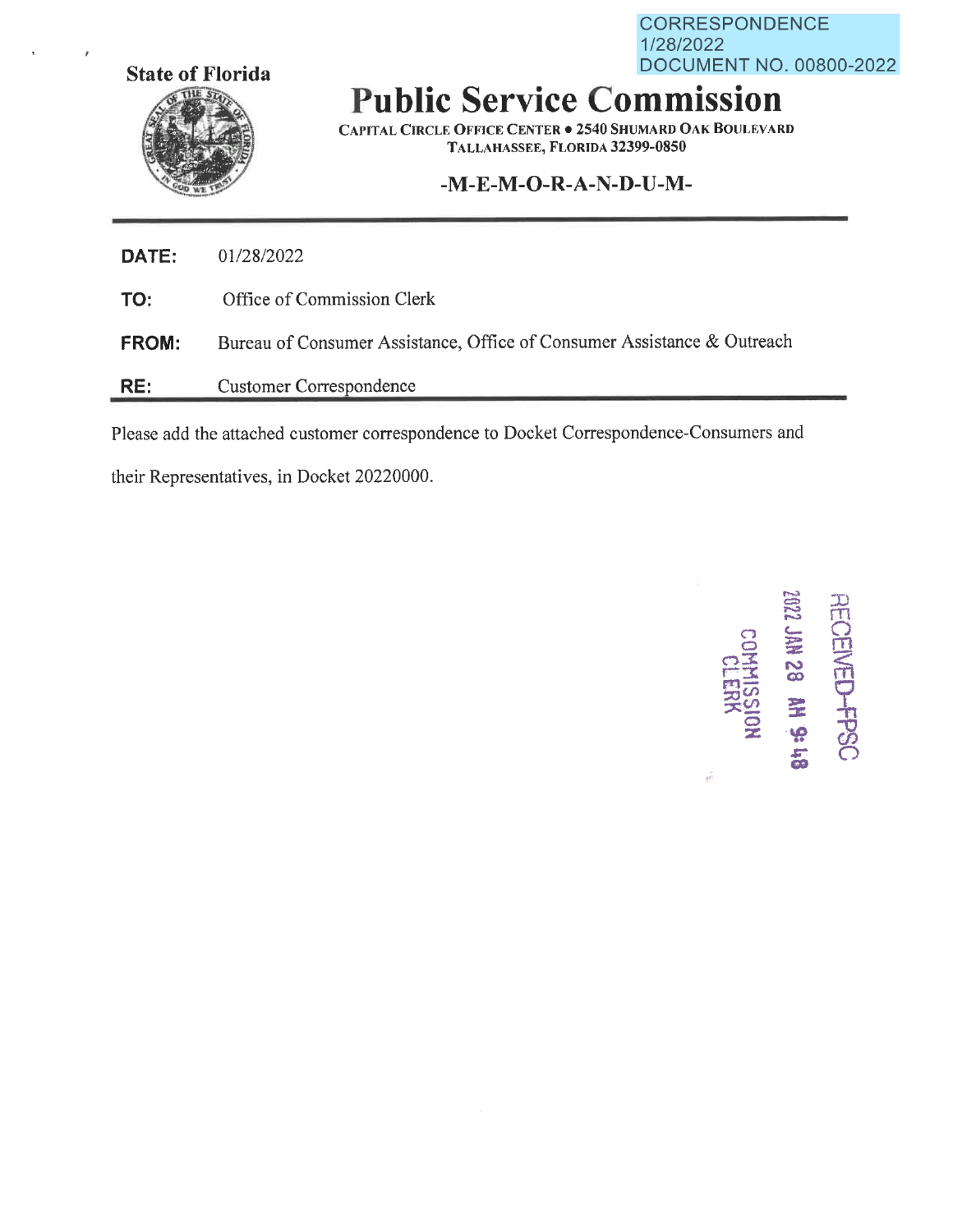Florida Public Service Commission 2540 Shumard Oak Blvd. Tallahassee, FL 32399-0850

Robert S. Kershaw 2691 Englewood Drive Melbourne, FL 32940

Dear Sirs & Madams:

House Bill 7 41 entitled Net Metering is an attempt by Florida Power & Light (FPL) to pad their bottom line and restrict the expansion of solar rooftop systems across Florida. FPL's bottom line in 2020 was \$2,500,000,000 in profit.

I am a Florida homeowner who invested \$51,000 in a rooftop solar system.

Today, the Net Metering arrangement, whereby homeowners sell excess energy back to FPL, is a fair and reasonable arrangement. It incentivizes business owners and homeowners to invest in our energy future and reduce our dependency limited fossil fuels.

We need energy diversity in our state.

Any changes to the existing net metering arrangement will dissuade future homeowners from investing in roof solar power system. Changes will further FPL's monopolistic hold on Florida's energy future.

I strongly encourage you to fight against this bill and provide me information on how I can do the same.

Thank you for your time.